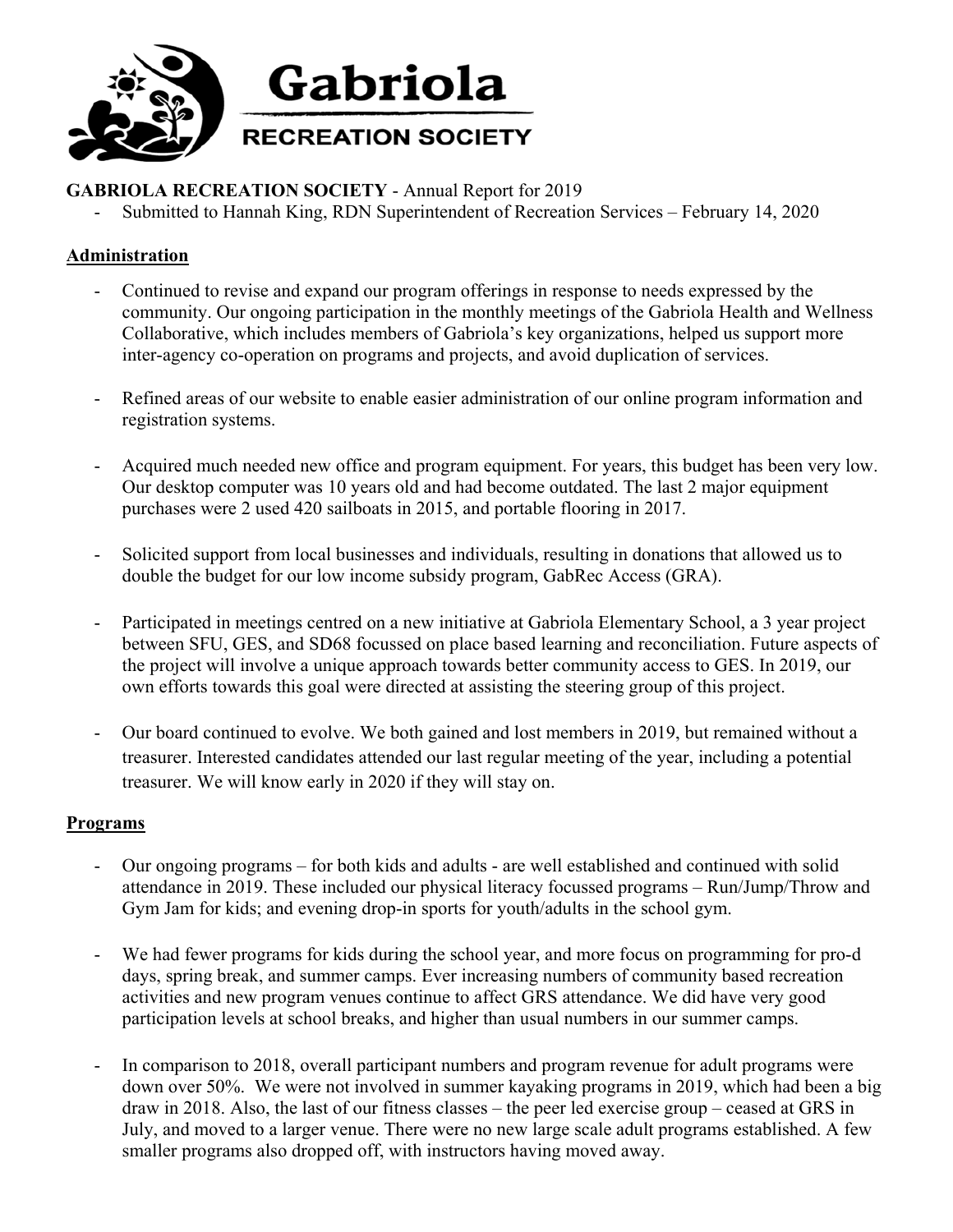- At the same time, with more and higher cost kids' programs, revenue from kids' programs increased by over 40%. This helped us come closer to the program revenue estimates in our budget. New and longer kids' summer camps included film school, farm camp, and Nature Kids. We hosted a small sailing program for the first time in 2 years, led by a volunteer instructor, and also had good turnouts for soccer, Gym Jam, and other new summer camps.
- The biggest boost came from Nature Kids, an outdoor education program based in local RDN parks. The provider was not able to run her programs independently, as there is no commercial activity allowed in RDN parks here. Given the connection between the RDN and GRS, the RDN approved GRS as the sponsor. Nature Kids had solid groups of homeschoolers attending during the school year, and was close to full during several weeks of summer camps.
- In November, we were finally able to successfully re-start adult basketball. It had been a stable evening drop-in sport, but went dormant for several years due to a lack of participants, despite several efforts to resurrect it. There was a great turnout, and it looks to carry on with a very strong following.
- Adult volleyball continued to be the most popular evening drop-in program, with the highest regular attendance. In September, we also added indoor soccer to our roster of evening drop-ins. By the end of 2019, GRS sponsored programs were on 4 out of the 5 nights the school gym is available.
- We co-sponsored programs with People for a Healthy Community Community Kitchen Kids, a free program for Gabriola youth; and the Gabriola Arts Council – Kids at Cultivate, a drama camp and live performance at the Cultivate Festival. We remained the co-sponsor and primary administrator for first aid programs here, in conjunction with the Gabriola Ambulance Society.

## **Staff**

- Our summer co-ordinator position was filled by a Gabriola student in Grade 12, who worked out very well. We anticipated that employee would fully start the job – at 30 hours/week - in May. As she was finishing her school year, she worked part-time May and June; full-time in July and August. She had previously worked for the Gabriola Arts Council and the Gabriola Chamber of Commerce.
- In June, our summer co-ordinator participated in 2 days of the RDN's training sessions for summer staff, the ones most applicable to her job. She and the GRS manager renewed their Emergency First Aid certifications in May.
- The GRS manager was on vacation or off sick for 4 weeks in 2019. Vacation pay is rolled into the wage; holidays and sick days are unpaid. The GRS office was closed due to snow closures and power outages at the Elementary school, where the office is located, for 5 days in 2019.
- We had difficulty securing casual assistants for our summer camps, jobs which are dependent on registration numbers and in the past, have been filled as needed. The roster established in May disappeared by July when they all got full-time summer jobs. We had to scramble to find other helpers, and as a result, they tended to be younger and less experienced than in previous years.

## **Budget Differences** (2019 budget vs. actuals for 2019)

- The 2019 budget submitted included \$8,000 of extra funding from the RDN, the amount originally requested to help offset wages for our summer co-ordinator. In previous years the difference between our minimal Canada Summer Jobs funding due to our status as a municipal agency, and the actual cost, came out of the GRS operating budget. In actuals, the RDN contributed \$6,336, and Canada Summer Jobs \$1,663.